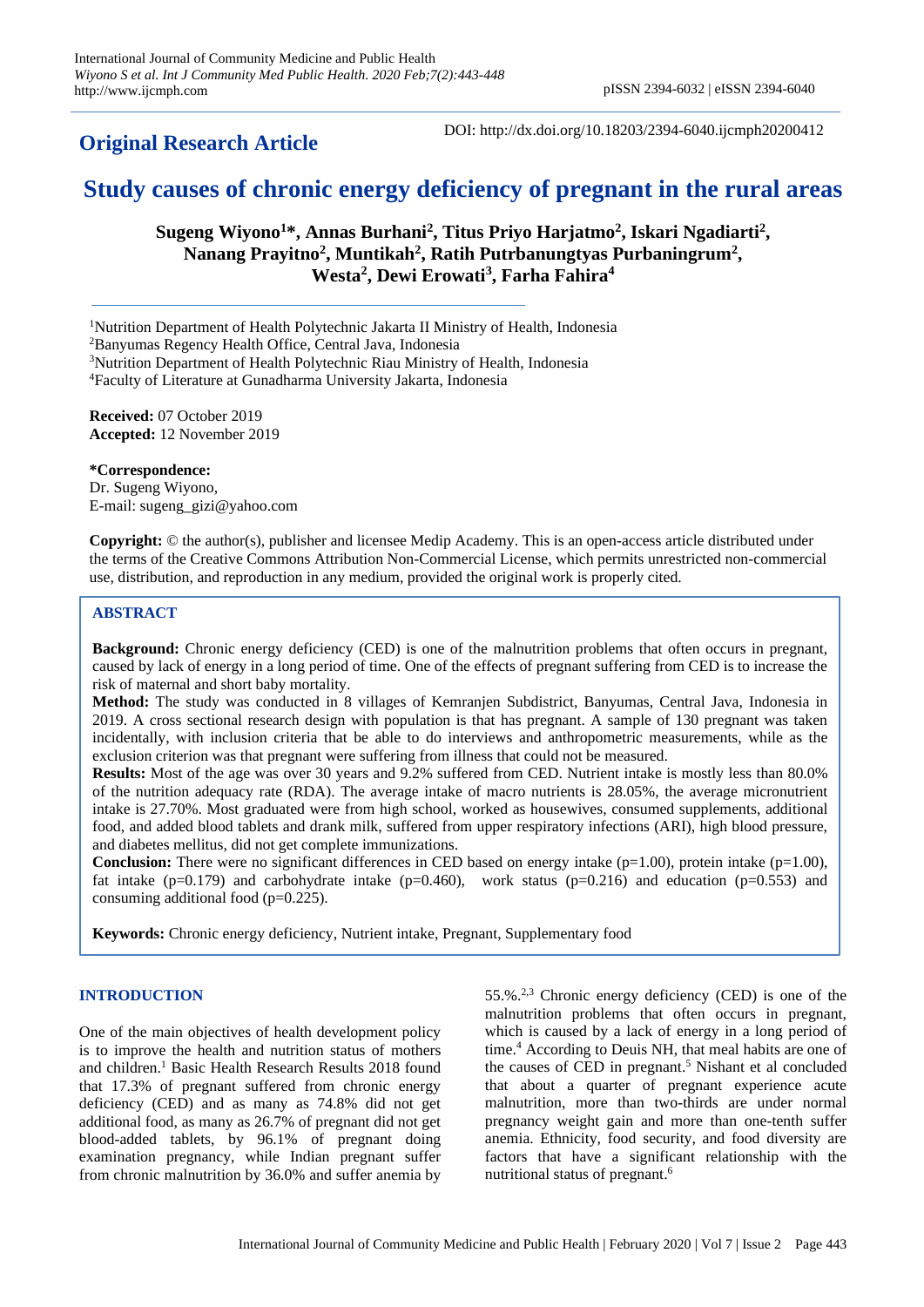One of effects from pregnant is suffering from chronic energy deficiency is to increase the risk of maternal and short baby mortality. <sup>7</sup> Sharma et al in 2014 concluded that low birth weight in malnourished pregnant and women with low hemoglobin levels had a higher risk of having low birth weight babies.<sup>8</sup>

This study aimed to determine the factors that cause chronic energy deficiency in pregnant in the rural area of Kemranjen Subdistrict, Banyumas, Central Java, Indonesia 2019.

### **METHODS**

Study was conducted in 8 villages of Kemranjen Subdistrict, Banyumas, Central Java Indonesia in 2019. The cross-sectional research design with a population is a house stair that have pregnant. A sample of 130 pregnant was taken incidentally, with the inclusion criteria that be able to do interviews and anthropometric measurements,

while as the exclusion criterion was pregnant suffering from pain that could not be measured. Identifying pregnant with CED by measuring the upper arm of the daily inactive arm using a plastic tape capacity of 32.0 cm with an accuracy of 0.1 cm. Nutrient intake was measured by the method of recall 24 hours ago in a row, then processed using the Nutri Survey software.

Data on infectious diseases is measured by asking the child's mother about infectious diseases suffered by pregnant in the past month, while sanitation is measured through observation and interviews. To prove the research hypothesis the Chi Square test was used.

#### **RESULTS**

#### *Age and CED*

It was found that most pregnant aged was over 30 years and 9.2% of pregnant women suffer from CED.







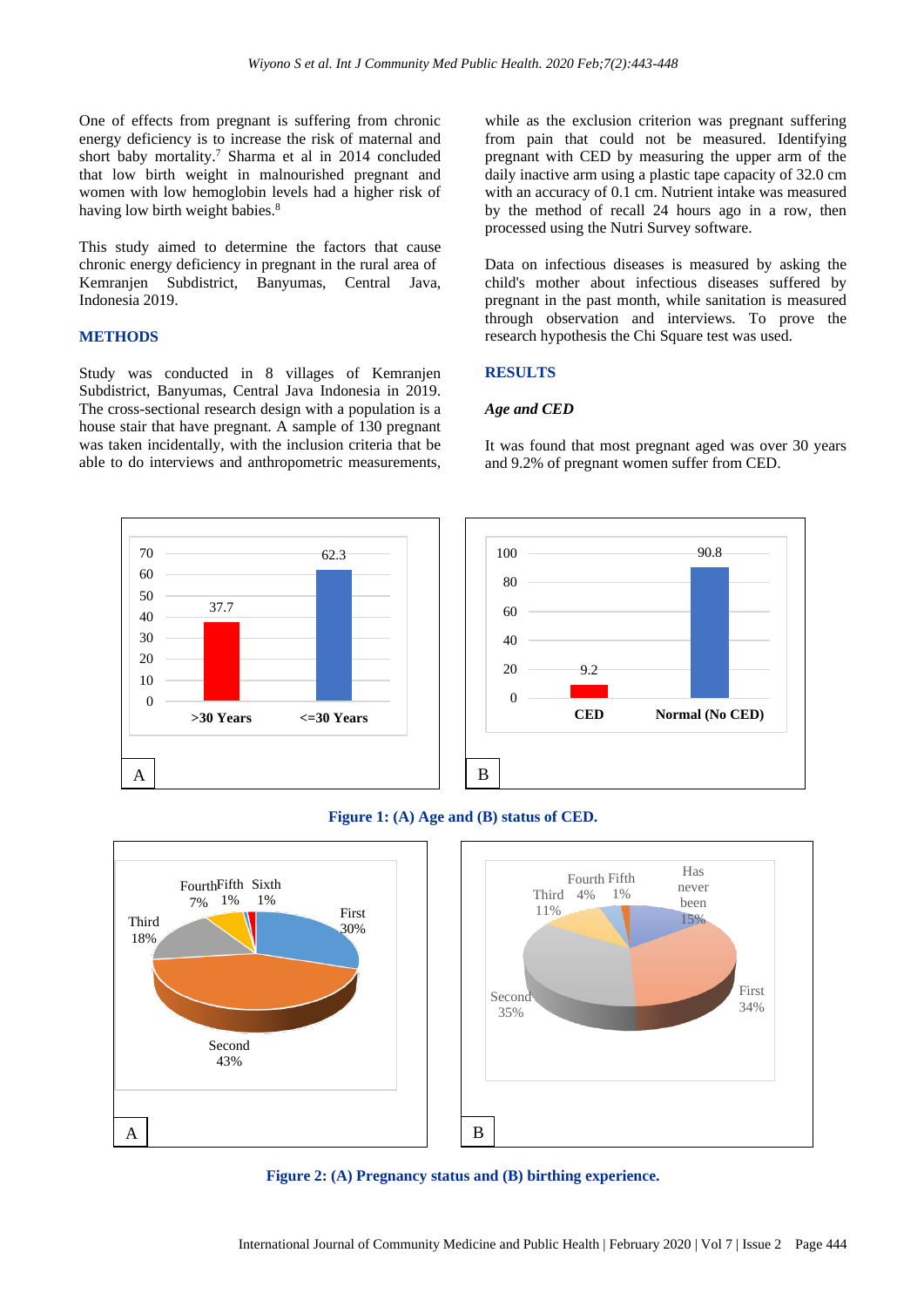

#### **Figure 3 (A and B): Macro and micronutrient intake.**

#### *Pregnancy status and birthing experience*

The results show that the most are second pregnancies; most birthing experiences are mostly second births.

#### *Macro nutrition intake*

It was found that the fourth intake of macro nutrients and micronutrients was mostly less than 80.0% of the recommended dietary allowance (RDA). The average intake of 4 kinds of macro nutrients is 28.05%, while the average intake of 4 kinds of micronutrients is 27.70%

#### *Education and work*

Most pregnant complete their study in secondary education, they work as housewives, consume supplements, consume additional food, and consume Fe tablets and drink milk during pregnancy.

# *Infectious diseases, non-communicable diseases and immunizations*

During pregnancy most of them do not suffer from diarrhea, do not suffer from upper respiratory tract infections (ARI), do not suffer from high blood pressure, and do not suffer from diabetes mellitus, and do not get complete immunizations.

#### *Socioeconomic*

Most pregnant are not poor and have knowledge about nutrition and good health and also have high expenditure every month.

#### *Sanitation*

For household sanitation facilities mostly pregnant using the toilet personally, most of them are good in waste management, good drinking water sources, but most of the house status is not healthy.

# **Table 1: Distribution of education, working status of pregnant.**

| <b>Profile</b>                   | N   | $\frac{0}{0}$ |
|----------------------------------|-----|---------------|
| <b>Women education</b>           |     |               |
| Primary school                   | 15  | 11.5          |
| Completion of Junior High School | 52  | 40.0          |
| Completion of High School        | 53  | 40.8          |
| <b>Completion of College</b>     | 10  | 7.7           |
| <b>Working status</b>            |     |               |
| Housewives                       | 112 | 86.2          |
| Working                          | 45  | 34.6          |
| <b>Consuming supplements</b>     |     |               |
| Yes                              | 86  | 66.2          |
| N <sub>o</sub>                   | 44  | 33.8          |
| <b>Consuming Additional food</b> |     |               |
| Yes                              | 69  | 53.1          |
| N <sub>0</sub>                   | 61  | 46.9          |
| <b>Consume Fe tablets</b>        |     |               |
| Yes                              | 77  | 59.2          |
| $\rm No$                         | 533 | 40.8          |
| Drink milk during pregnancy      |     |               |
| Yes                              | 69  | 53.1          |
| N <sub>0</sub>                   | 61  | 46.9          |

#### *Bivariate analysis*

There is a bit tendency that pregnant suffering from CED are bigger in the group whose energy intake, protein intake, fat intake and carbohydrate intake are less than 80.0% RDA. Conversely, there is a tendency that normal pregnant not CED intake, then energy intake, protein intake, fat intake and carbohydrate intake are greater than 80.0% RDA.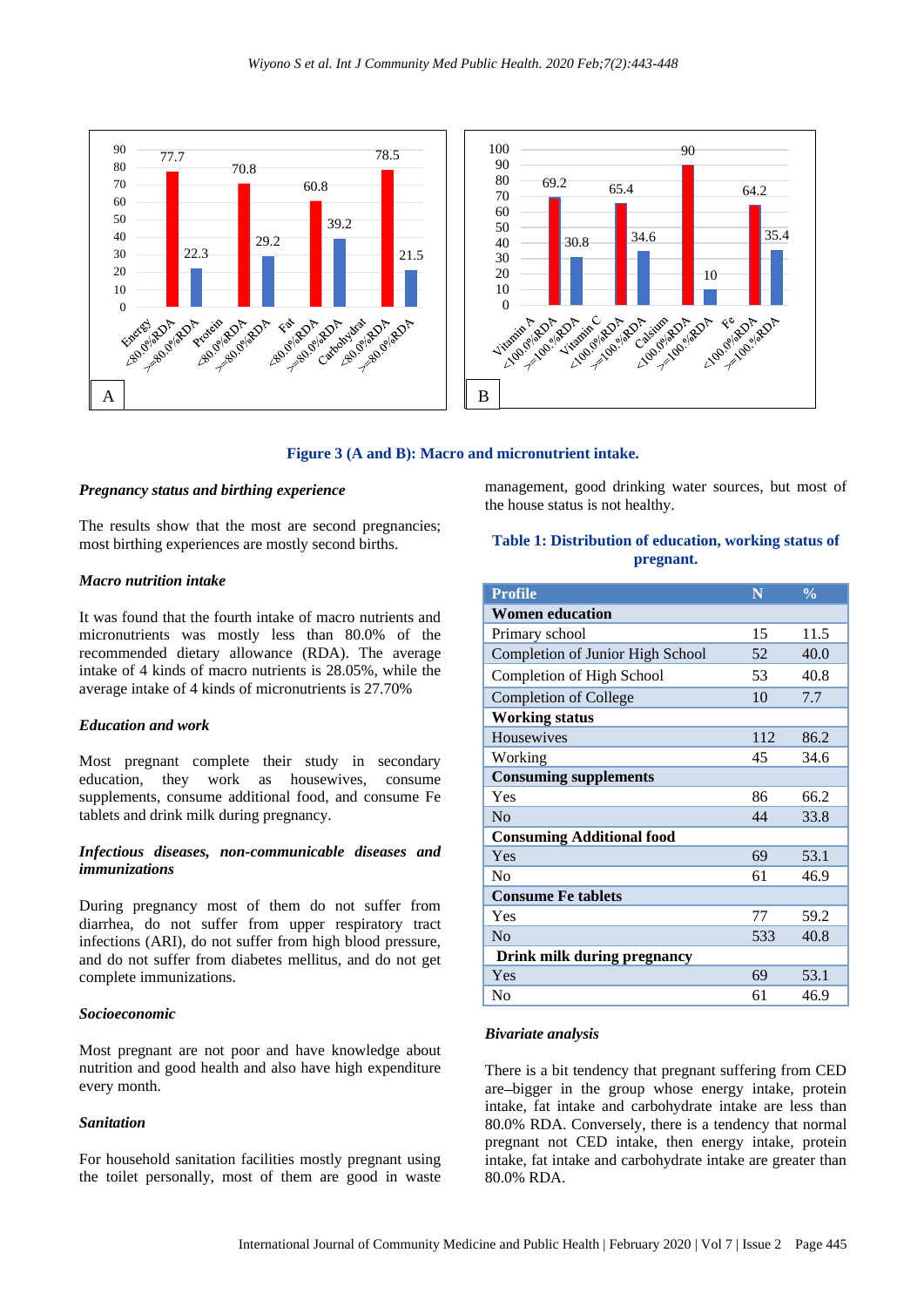#### **Table 2: Distribution of diseases of pregnant.**

| <b>Disease</b>                       | N   | $\frac{0}{0}$ |  |  |  |  |  |  |
|--------------------------------------|-----|---------------|--|--|--|--|--|--|
| Suffering from diarrhea              |     |               |  |  |  |  |  |  |
| Yes                                  | 10  | 7.7           |  |  |  |  |  |  |
| No                                   | 120 | 92.3          |  |  |  |  |  |  |
| <b>Suffering from ARI</b>            |     |               |  |  |  |  |  |  |
| Yes                                  | 9   | 6.9           |  |  |  |  |  |  |
| N <sub>0</sub>                       | 121 | 93.1          |  |  |  |  |  |  |
| <b>High blood pressure</b>           |     |               |  |  |  |  |  |  |
| Yes                                  | 5   | 3.8           |  |  |  |  |  |  |
| No                                   | 125 | 96.2          |  |  |  |  |  |  |
| <b>Symptoms of diabetic mellitus</b> |     |               |  |  |  |  |  |  |
| Yes                                  | 15  | 11.5          |  |  |  |  |  |  |
| N <sub>0</sub>                       | 115 | 88.5          |  |  |  |  |  |  |
| <b>Immunization status</b>           |     |               |  |  |  |  |  |  |
| Complete                             | 15  | 11.5          |  |  |  |  |  |  |
| No complete                          | 115 | 88.5          |  |  |  |  |  |  |
| No data available                    | 40  | 30.8          |  |  |  |  |  |  |

#### **Table 3: Distribution of pregnancy socioeconomic.**

| Socioeconomic         | N   | $\frac{0}{\alpha}$ |
|-----------------------|-----|--------------------|
| Levels of expenditure |     |                    |
| High                  | 78  | 60.0               |
| Low                   | 52  | 40.0               |
| Level of knowledge    |     |                    |
| Good                  | 100 | 76.9               |
| Less                  | 30  | 23.1               |
| <b>Poor status</b>    |     |                    |
| Yes                   | 18  | 13.8               |
| No                    | 112 | 86.2               |

Based on the Chi square test there was no significant difference in CED of pregnant based on energy intake (p=1.000), protein intake (p=1.000), fat intake (p=0.179) and carbohydrate intake (p=0.460).

# **Table 4: Distribution of household sanitation for pregnant.**

| <b>Sanitation</b>      | N   | $\frac{0}{0}$ |
|------------------------|-----|---------------|
| <b>Toilet</b>          |     |               |
| Private toilet         | 111 | 85.4          |
| Public                 | 11  | 8.5           |
| Other                  | 8   | 6.2           |
| <b>Status of house</b> |     |               |
| Healthy                | 50  | 38.5          |
| Unhealthy              | 80  | 61.5          |
| <b>Water source</b>    |     |               |
| Good                   | 89  | 68.5          |
| <b>Bad</b>             | 41  | 31.5          |
| Waste management       |     |               |
| Good                   | 15  | 11.5          |
| Bad                    | 115 | 88.5          |

There is a bit tendency that pregnant who suffer from CED are bigger in groups who have lack of knowledge, do not work in formal and poor categories, and age groups between 20-30 years and upper secondary education groups. On the contrary, there is a tendency for normal pregnant to have a bigger intake in the good knowledge group, age groups between <20 and >30 years and secondary education and also not poor.

Based on the Chi Square test there is no significant difference in the CED of pregnant based on knowledge  $(p=1.00)$ , age  $(p=0.364)$ , stat us work  $(p=0.216)$  and education ( $p=0.553$ ) and poor status ( $p=0.672$ ). There is a bit tendency that pregnant who suffer from CED are bigger in the group that does not get additional food. However, based on Chi Square test there was no significant difference in CED of pregnant based on consuming additional food (p=0.225).

# **Table 5: Chronic energy deficiency of pregnant based on macro nutrient intake.**

| <b>Risk factors</b>          | <b>CED</b>     |               |                |               |              |               |          |              | $\mathbf{P}$ |
|------------------------------|----------------|---------------|----------------|---------------|--------------|---------------|----------|--------------|--------------|
|                              | Yes            |               | N <sub>0</sub> |               | <b>Total</b> |               | $\chi^2$ | df           |              |
| <b>Macro nutrient intake</b> | N              | $\frac{6}{6}$ | N              | $\frac{6}{6}$ | N            | $\frac{6}{9}$ |          |              |              |
| <b>Energy</b>                |                |               |                |               |              |               | 0.243    | $\mathbf{1}$ | 1.000        |
| $<80.0\%$ RDA                | 10             | 9.9           | 91             | 90.1          | 101          | 100           |          |              |              |
| $>80.0\%$ RDA                | $\overline{2}$ | 6.9           | 27             | 93.1          | 29           | 100           |          |              |              |
| <b>Protein</b>               |                |               |                |               |              |               | 2.791    |              | 1.000        |
| $<80.0\%$ RDA                | 11             | 12.0          | 81             | 88.0          | 92           | 100           |          |              |              |
| $\geq 80.0\%$ RDA            |                | 2.6           | 37             | 97.4          | 38           | 100           |          |              |              |
| Fat                          |                |               |                |               |              |               | 0.1923   |              | 0.179        |
| $<80.0\%$ RDA                | 8              | 10.1          | 71             | 89.9          | 79           | 100           |          |              |              |
| $>80.0\%$ RDA                | 4              | 7.8           | 47             | 92.2          | 51           | 100           |          |              |              |
| Carbohydrate                 |                |               |                |               |              |               | 1.364    |              | 0.460        |
| $<80.0\%$ RDA                | 11             | 10.8          | 91             | 89.2          | 102          | 100           |          |              |              |
| $>80.0\%$ RDA                |                | 3.6           | 27             | 96.4          | 28           | 100           |          |              |              |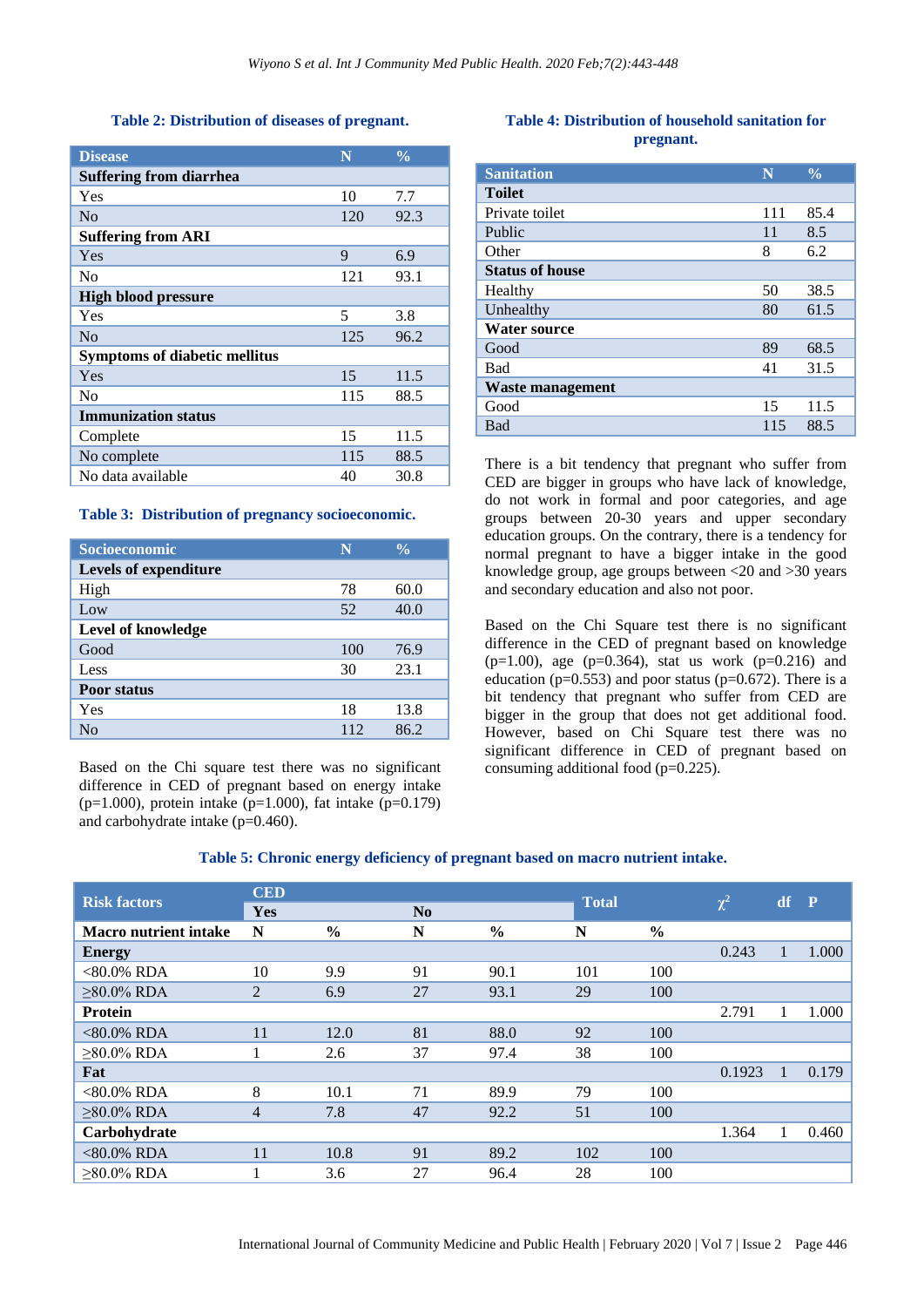|                                     | <b>CED</b>     |                  |     |               |              |               |          |              |       |
|-------------------------------------|----------------|------------------|-----|---------------|--------------|---------------|----------|--------------|-------|
| <b>Risk factors</b>                 | Yes            |                  | No  |               | <b>Total</b> |               | $\chi^2$ | df           | P     |
| <b>Social status</b>                | N              | $\%$             | N   | $\frac{0}{0}$ | N            | $\frac{0}{0}$ |          |              |       |
| Knowledge                           |                |                  |     |               |              |               | 0.028    |              | 1.000 |
| Less                                | 3              | 10.0             | 27  | 90.0          | 30           | 100           |          |              |       |
| Good                                | 9              | 9.0              | 90  | 91.0          | 100          | 100           |          |              |       |
| Age                                 |                |                  |     |               |              |               | 1.123    | $\mathbf{1}$ | 0.364 |
| $<$ 20 and $>$ 30 years             | 3              | 5.9              | 48  | 94.1          | 51           | 100           |          |              |       |
| 20-30                               | 9              | 11.4             | 70  | 88.6          | 79           | 100           |          |              |       |
| <b>Work status</b>                  |                |                  |     |               |              |               | 2.125    | $\mathbf{1}$ | 0.216 |
| No                                  | 12             | 10.7             | 100 | 89.3          | 112          | 100           |          |              |       |
| Yes                                 | $\overline{0}$ | $\boldsymbol{0}$ | 18  | 100           | 100          | 100           |          |              |       |
| <b>Education</b>                    |                |                  |     |               |              |               | 2,282    | 1            | 0.553 |
| Intermediate                        | 5              | 7.5              | 62  | 92.5          | 67           | 100           |          |              |       |
| Over                                | 7              | 11.1             | 566 | 88.9          | 63           | 100           |          |              |       |
| Poor                                |                |                  |     |               |              |               | 0.088    | $\mathbf{1}$ | 0.672 |
| Yes                                 | 2              | 11.1             | 16  | 88.9          | 18           | 100           |          |              |       |
| N <sub>o</sub>                      | 10             | 8.9              | 102 | 91.1          | 112          | 100           |          |              |       |
| <b>Consuming supplementary food</b> |                |                  |     |               |              |               | 2.069    | $\mathbf{1}$ | 0.225 |
| N <sub>o</sub>                      | 8              | 13.1             | 53  | 86.9          | 61           | 100           |          |              |       |
| Yes                                 | 4              | 5.8              | 65  | 94.2          | 69           | 100           |          |              |       |

**Table 6: Chronic energy deficiency pregnancy by socio-economic level.**

## **DISCUSSION**

It was obtained 9.2% of pregnant experience CED, while Riskesdas 2018 reported that the proportion of chronic energy deficiency in fertile women, 2007-2018 46.6 was 5.2% for ages 40-44 years and 11.1% for ages 45-49 years. 2

[Almurshed](https://www.ncbi.nlm.nih.gov/pubmed/?term=Almurshed%20KS%5BAuthor%5D&cauthor=true&cauthor_uid=23012137) et al results study in Riyad Saudi Arabia (2007) showed that the percentage of average nutrient intake is below the recommended nutritional adequacy rate (RDA) for pregnant, respectively: 51.8%, 93.9%, 82.5% and energy 98.2%, vitamin B1, calcium and iron substance. <sup>8</sup> Al Bahhawi1 et al stated that maternal habits are very important for the health of mothers and children. Meat, fish, and fruit consumption are 97%, 86%, and 90%. <sup>10</sup> According to Hasanah et al, aspects of eating habits are one of the causes of CED in pregnant, all the aspects of eating behavior such as the habit of not eating together with family, less diverse and energy-sourced food patterns, lack of frequency and portion of food, abstinence from foods that are good for consumption, how to distribute poor family food, and how to choose food ingredients that are not good is the cause of CED in pregnant. <sup>4</sup> The results study of Azizah et al showed that there was no correlation between the level of carbohydrate adequacy ( $p=1,000$ ), protein ( $p=1,000$ ), and fat (p=0.635) with the CED of pregnant (p>0.05).<sup>10</sup> Furthermore the relationship of knowledge, age, work status, education and poverty status. The results study of Nurdin et al in Jeneponto, Indonesia showed that the variables that contributed to the occurrence of chronic energy deficiency in pregnant were age (OR=2.662, 95%

 $CI = 1.785 - 3.968$ ,  $p < 0.001$  and education level  $OR = 0.505$ , 95% CI=0.340-0.751,  $p=0.001$ .<sup>7</sup> Subasinghe's results study and her poor communities show a significant relationship with chronic energy deficiency in pregnant. <sup>11</sup> This is reinforced by the results study of Nisa and her friends in 2018, that there is a relationship between predisposing factors including variables of age and knowledge, to the lack of chronic energy. <sup>6</sup> The results Pastuty et al in Palembang city, Indonesia showed that there were some differences in the size of the upper arm circumference in pregnant before and after supplementary feeding (p=0.001).<sup>12</sup>

## **CONCLUSION**

It was found that the majority of pregnant's age was over 30 years and 9.2% of pregnant suffer from CED, the majority of second pregnancies, the experience of birthing was mostly second births. Macro nutrient intake and micronutrients are mostly less than 80.0% of the RD). The average intake of macro nutrients is 28.05%, while the average intake of micronutrients is 27.70%. Most graduated from high school, worked as housewives, consumed supplements, consumed additional food, and consumed Fe tablets and drank milk during pregnancy.

During pregnancy most of them are not suffering from diarrhea, upper respiratory tract infections (ARI), are not suffering from high blood pressure, and are not suffering from diabetes mellitus, and not getting complete immunization. Most of them are not poor and have knowledge about nutrition and good health and have high expenditure every month. Most of household sanitation